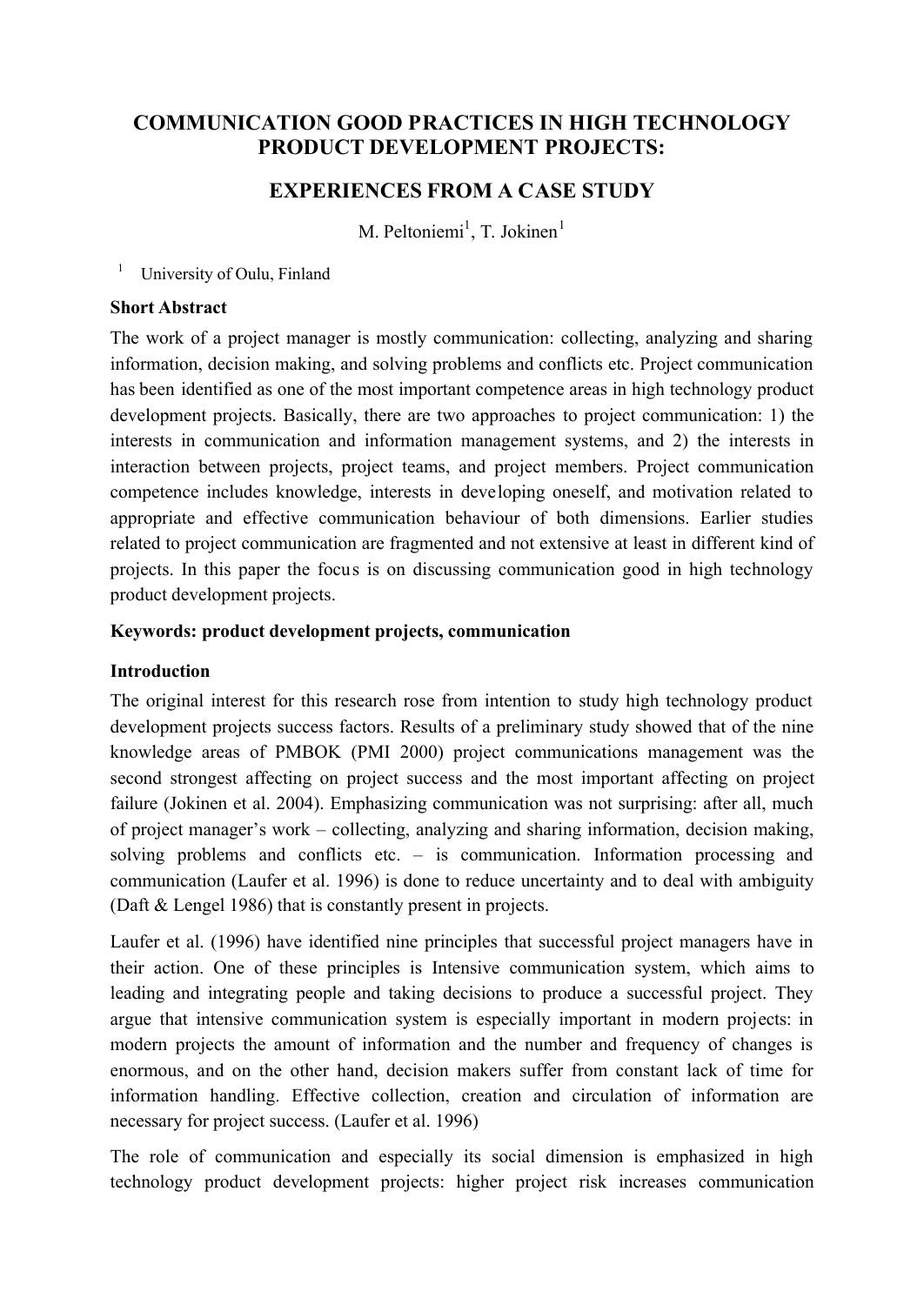frequency and the need for face-to-face conversation while decreasing the preference for written reports (Müller 2003).

Project management literature and research has approached especially the benefits of different information systems and applications. Also, certain aspects of communication as a means of leadership have been approached. On the other hand Thomas et al (1999) have introduced a questionnaire to monitor communication in construction projects. The purpose of this paper is to discuss about good communication practices especially in high technology product development projects.

## **Project communication**

Project communication has been divided to intra-project communications and extra-project communications. Intra-project communications includes communication flows between members of a project team. Extra-project communications includes communication flows between project team members and outside sources. (Lievens & Moenaert 2000, II) Project communications can be also divided to (Burke 1999):

- formal vs. informal. Formal communication refers to management of explicit information flows. It includes e.g. documentation, reports, memos, minutes, specifications etc (Burke 2001).
- written vs. verbal vs. nonverbal (e.g. body language). See e.g. Brilhart & Galanes 1995
- planned vs. ad-hoc

Project communications management is required to ensure timely and appropriate generation, collection, dissemination, storage, and ultimate disposition of project information. It provides the critical links among people, ideas and information that are necessary for success. Everyone involved in the project must be prepared to send and receive communications in the project 'language'. Everyone must also understand how the communication they are involved in as individuals affect the project as a whole. (PMI 2000)

According to PMI (2000) Project communications management includes four processes:

1. Communications planning process involves mainly stakeholder analysis. Inputs to this process are communications requirements, communications technology, constrains and assumptions. As an output of this project communications management plan is delivered.

2. Information distribution process is about delivering project records, project reports and project presentations. Inputs to this process are work results, communications management plan and project plan. As tools and techniques in this process communication skills, information retrieval systems and information distribution methods are used.

3. Project plan, work results and other project results are inputs to performance reporting process. In this process following tools and techniques may be used: performance reviews, variance analysis, trend analysis, earned value analysis, information distribution tools and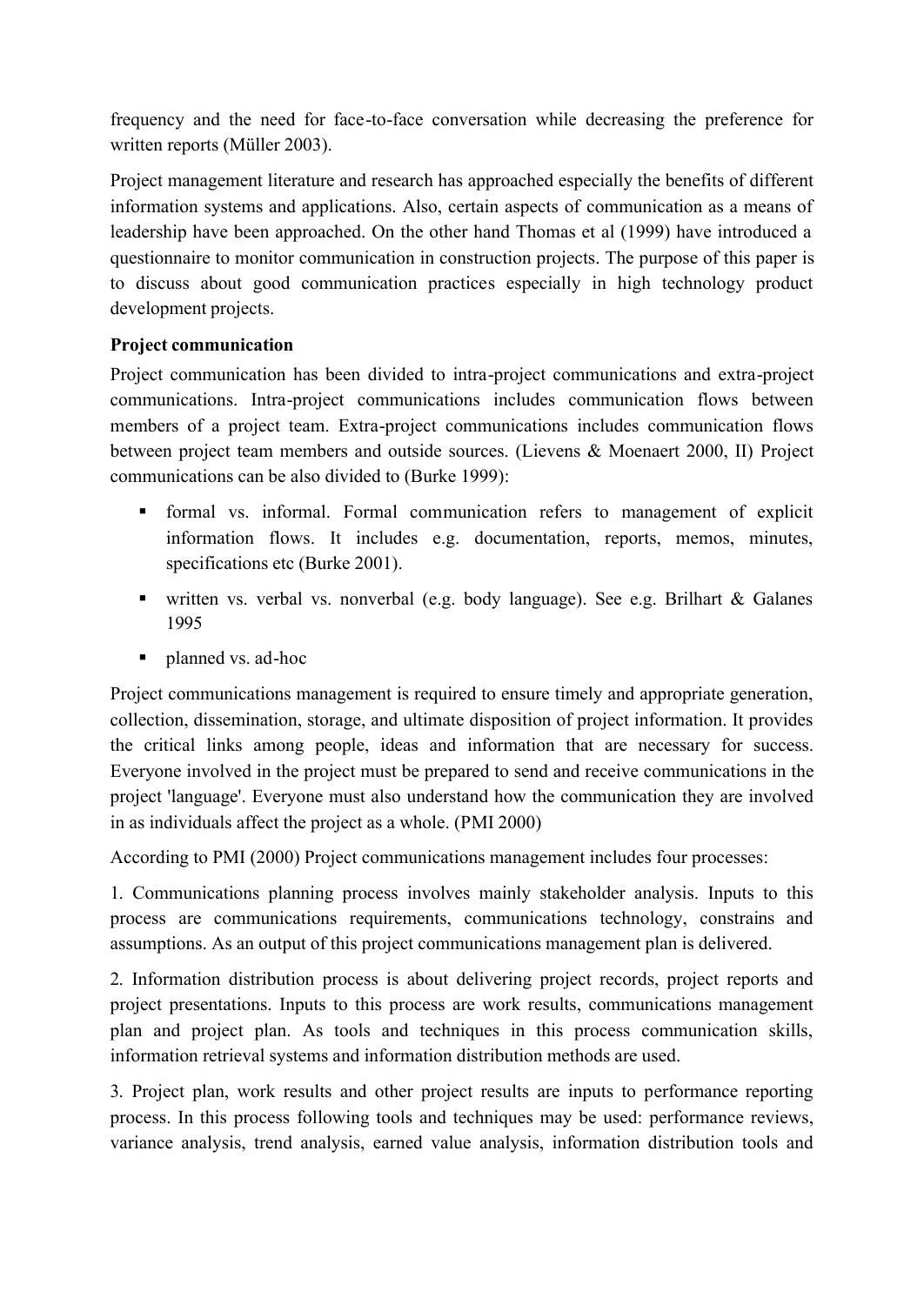techniques. Outputs of performance reporting process are performance reports and change request.

4. By administrative closure process project archives, project closure and lessons learned are achieved. Inputs to this process are performance measurement documentation, product documentation and other project records. Process is accomplished by performance reporting tools and techniques, project reports and project presentations.

PMI's definition about project communication management refers both intra- and extraproject communication emphasizing information processing. Contrast to this, Brilhart and Galanes (1995) highlight interaction between people and define communication as a process by which people create and send signals that are received, interpreted, and responded to by other people. They state that there are five principles related to communication. First, human communication is symbolic, which means that people send messages that need to be interpreted. Signals that people exchange are signs (nonverbal elements like tone of voice) and symbols (signals created by humans to represent experiences, objects, or concepts, e.g. we call pen the thing we write). Second, communication is personal, which means that signal will have different association in sender and in receiver. Thirdly, communication is transactional process meaning that participants need to cooperate in order to achieve mutual understanding and that communication is an ongoing event. Fourth, communication is not always intentional referring that in a group you can not NOT to communicate, your message may be interpreted wrong and that people do not always know what they intend. Fifth principle declares that communication involves content (the subject of the message). relationship (how speaker views his/her relationship to other participants), and affective levels (how speaker feels about what he/she is saying). (Brilhart and Galanes 1995)

In order to communicate effectively with other people in project team good communication competence is needed. Rubin (1990) states: "communication competence is a knowledge about appropriate and effective communication behaviours, development of a repertoire of skills that encompass both appropriate and effective means of communicating, and motivation to behave in ways that are viewed as both appropriate and effective by interactants".

Different communication contexts (Infante et al. 1993) are all to be considered separately the project environment: *interpersonal* (between two people, e.g. Brilhart and Galanes 1995), small group (involving several people, e.g. Brilhart and Galanes 1995), organizational (within and between organizations, e.g. Wiio 1979, Andrews & Herschel 1996), *public* (one addressing larger audience), *mass* (communication mediated by electronic or print media), and *intercultural* (between people of different cultures, e.g. Loosemore and Muslmani 1999, Loosemore and Lee 2002).

Intercultural communication is in many ways far more complicated (e.g. language, gestures) because participants need to be aware of increased potential of misunderstanding (Brilhart and Galanes 1995). Besides cultural differences between organizations, project team members are typically part of different subcultures. Thus, in a new project team there may be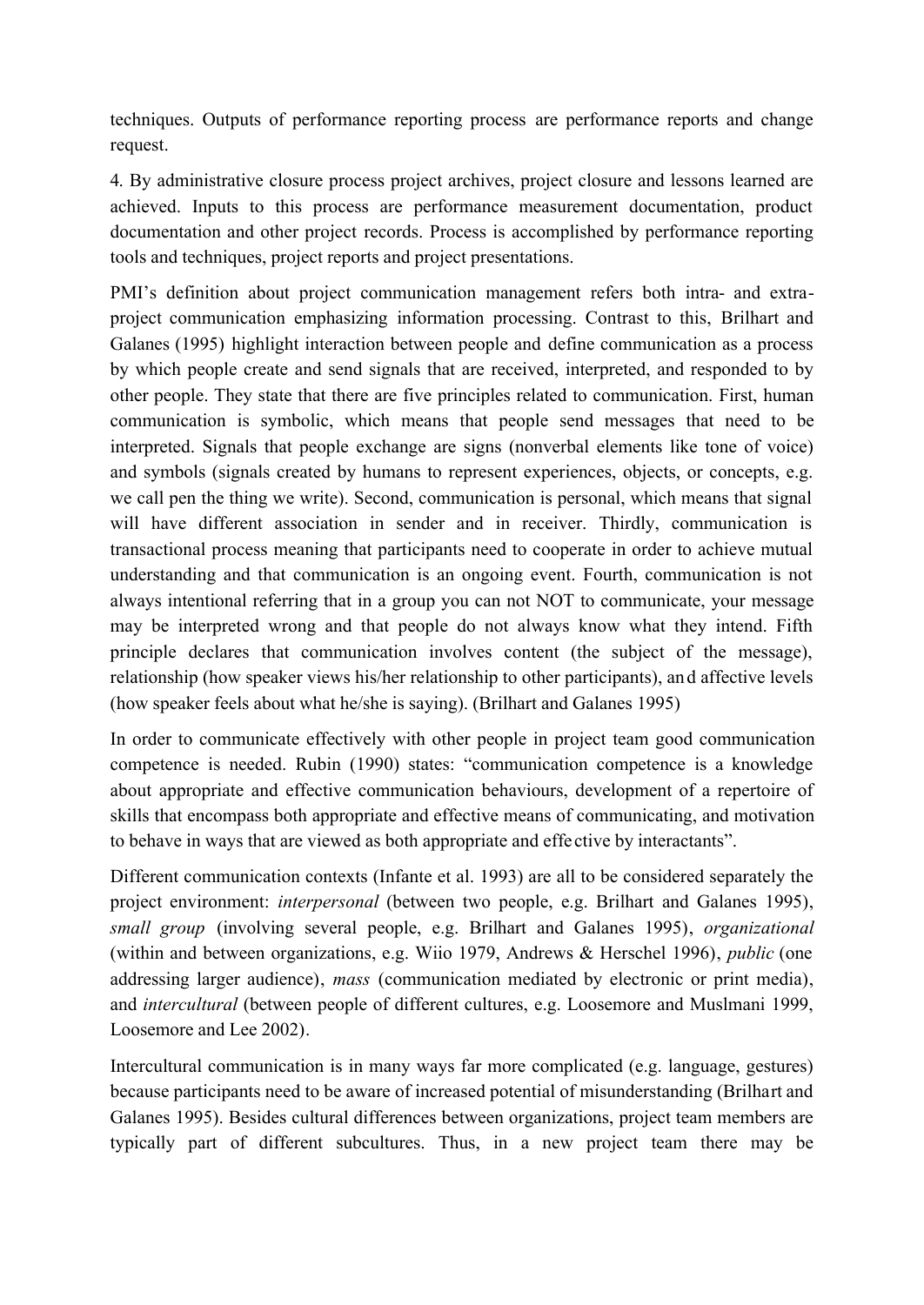communication problems because of differences in languages and expressions in different professions (Koskinen et al., 2003).

When speaking of communication, an interesting debate relates to knowledge management: in communication both sending and receiving signals are based on individuals' knowledge and experiences (Ross & Ross 1982). One frame of knowledge management research stresses the role of tacit knowledge: knowledge can not be easily shared or transferred; it is embedded in specific social context and created by the individual in a situation of interaction (e.g. Koskinen et al. 2003, Fernie et al. 2003).

Research of information management system is highly relevant for project communication research: data management systems are way of storing and transmitting explicit knowledge. According to Hall  $\&$  Sapsed (2005) KM systems include information technology (IT). internal governance mechanism, organizational culture and incentive schemes. Liebowitz (2005) argues that technology is used "as an enabler for sharing the knowledge": the true core of the matter consists of people and processes.

Efficiency and effectiveness of KM systems depends upon organizational roles, structure, and culture, reward system, and industry dynamics (Hall & Sapsed 2005). Compared to traditional process industry, organizational structure and knowledge-absorbing routines that support knowledge transfer are nearly non-existent in project environment. Thus knowledge sharing and transmitting is not as easy in project environments as in traditional process industry. (Fong 2005).

## The case project

In this chapter, first, the empirical part of the research is presented in general, and then the case company and case program are introduced. Finally, the results of the empirical part are presented.

In the empirical part of the study a product development program (basically a large project, about 150 man years) was chosen to be studied closely in this study. First, open interviews were conducted in order to identify selected variables about the case program and the company that it belongs to. Then, a questionnaire was send to every case program member.

The case program belongs to a company operating in telecommunication industry. The company has over twenty years experience of project work. About 65% of the personnel is working in R&D concentrating on development of company's own products. There has been number of activities for project communication development in the company for several years. For example, all ready in 1999 company had documents describing what is meant by project communication, why special attention to project communication is important, different roles and information needs in project communication, difficulties in project communication, and guidelines for communication in different project situations.

The company has a process description and guidelines for program communication management. There are also guidelines for general data management concerning data management tools and their usage. Project communication plan is recommended to be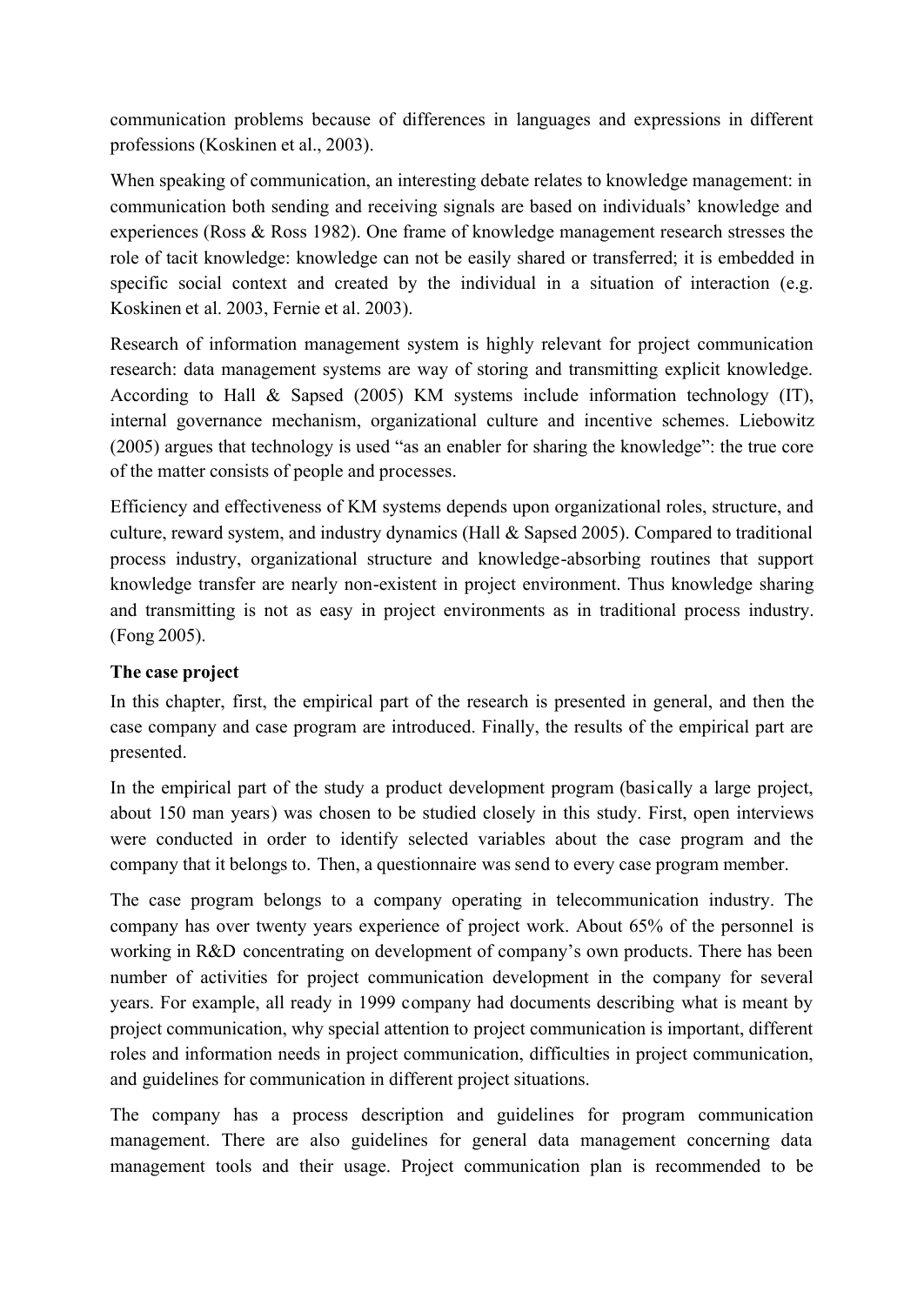accomplished in every program. There are also several questionnaires at different levels for e.g. monitoring the effectiveness of communication.

In general, the case program is a large SW product development project typical for the company. The programs in the case organization are typically very complex, as is the case program too. The case program is release based development i.e. the outcome has unique features but truly is an improvement version of existing product. Total duration of the program is about 2 years. Program personnel are diversified from their cultural background. The program has personnel in many locations in Finland and in nationally. There are also a number of subcontractors involved in the case program.

Organization design affects on communication effectiveness: the more complex and formalized the organization the more intraproject communication and, on the other hand, the more there is centralization the less there is communication within project team. (Lievens  $\&$ Moenaert 2000b). The R&D personnel of the company are organized as a matrix. Organization chart of the case program is presented in figure 1.



Figure 1: General organization chart of the case program.

The main communication media in the case program is intranet. Also email and phone are used generally. In intranet, a program newsletter is published once a month and there is also a possibility for sending questions to program management via intranet. The case program uses program data management system for managing all program documents. Plus to this, there is a specific data management system for managing SW codes used by all SW programs.

# Questionnaire and analysis of the results

The questionnaire form was sent to 269 respondents of which 117 fulfilled the form. The respondent rate was 43,5%. Most of the questionnaire questions considered a certain topic from two different point of views: 1. respondents satisfaction with the current practice, and 2. respondents view of the importance of the practice. The top 10 current statuses are presented in table 1 and top 10 well-managed practices in table 2.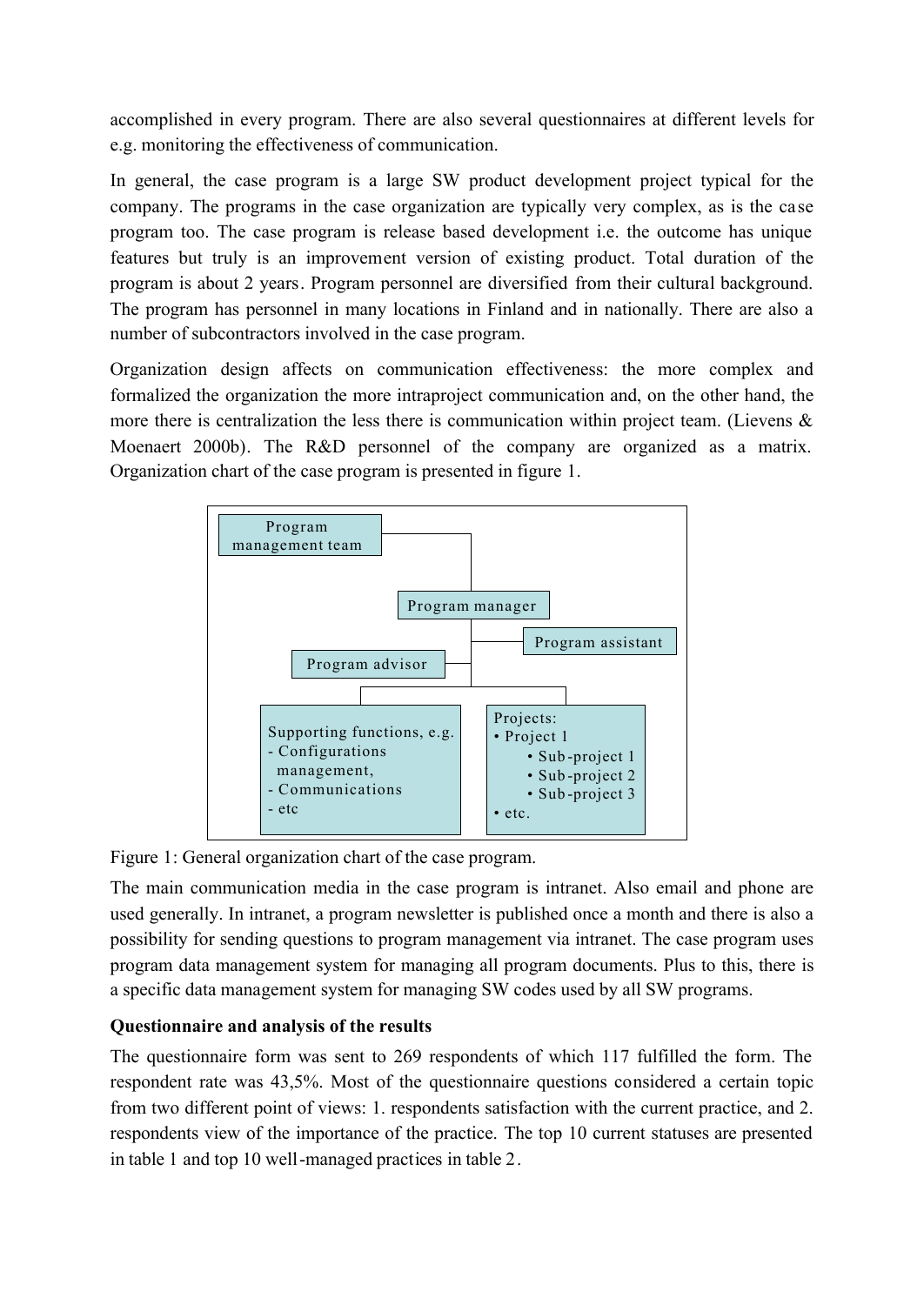| Score | Question                                                 | Mean |
|-------|----------------------------------------------------------|------|
| 1     | Understanding your roles and responsibilities            | 5,53 |
| 2     | Understanding what is expected from you                  | 5,43 |
| 3     | Team spirit in your team                                 | 5,38 |
|       | 4   Knowing how your job affects on your project success | 5,34 |
|       | 5 Access to people with information necessary to you     | 5,19 |
|       | Knowing from who or where to get the information you     |      |
| 6     | need                                                     | 5,06 |
|       | Communication in your project team                       | 5,03 |
| 8     | Communication by email                                   | 4,91 |
| 9     | Access to information necessary to you                   | 4,82 |
| 10    | Understanding how the project relates to other projects  | 4,82 |

Table 1. Top 10 means for currents statuses.

Well-managed practices are those which respondents are at least as satisfied as they consider the issue is important. Table 2 presents the TOP 10 well-managed issues, i.e. the issues that derive least when considering the importance of the practice and satisfaction for the current practice (importance-value minus currents status-value).

| Score | Question                                             | <b>Difference</b><br>of means |
|-------|------------------------------------------------------|-------------------------------|
|       | Understanding what is expected from you              | 0,23                          |
| 2     | Understanding your roles and responsibilities        | 0,43                          |
| 3     | Communication by phone                               | 0,48                          |
| 4     | Knowing how your job affects on your project success | 0,53                          |
| 5     | Program intranet pages                               | 0,54                          |
| 6     | Project intranet pages                               | 0,63                          |
|       | Program info sessions                                | 0,64                          |
| 8     | Team spirit in your team                             | 0,69                          |
| 9     | Communication planning                               | 0,76                          |
| 10    | Communication between team and program manager       | 0.78                          |

Table 2. Top 10 well-managed practices.

The questionnaire form included also following free-text questions:

- 1. Current good practices in project communication?
- 2. What communication practices should be avoided?
- 3. How could communications be improved?

Most often mentioned communication good practices are  $(N=63)$  meetings and info sessions, email, and open and honest communication. Most often mentioned communication practices to be avoided are  $(N=43)$  email and meetings and info sessions.

Topics that come up from the results for question how to improve project communication  $(N=$ 46) are communication roles and responsibilities including boundary spanning communication (12), different kind of meetings and happenings (12), communication quality  $(10)$ , communication tools  $(7)$ , communication of changes  $(5)$ .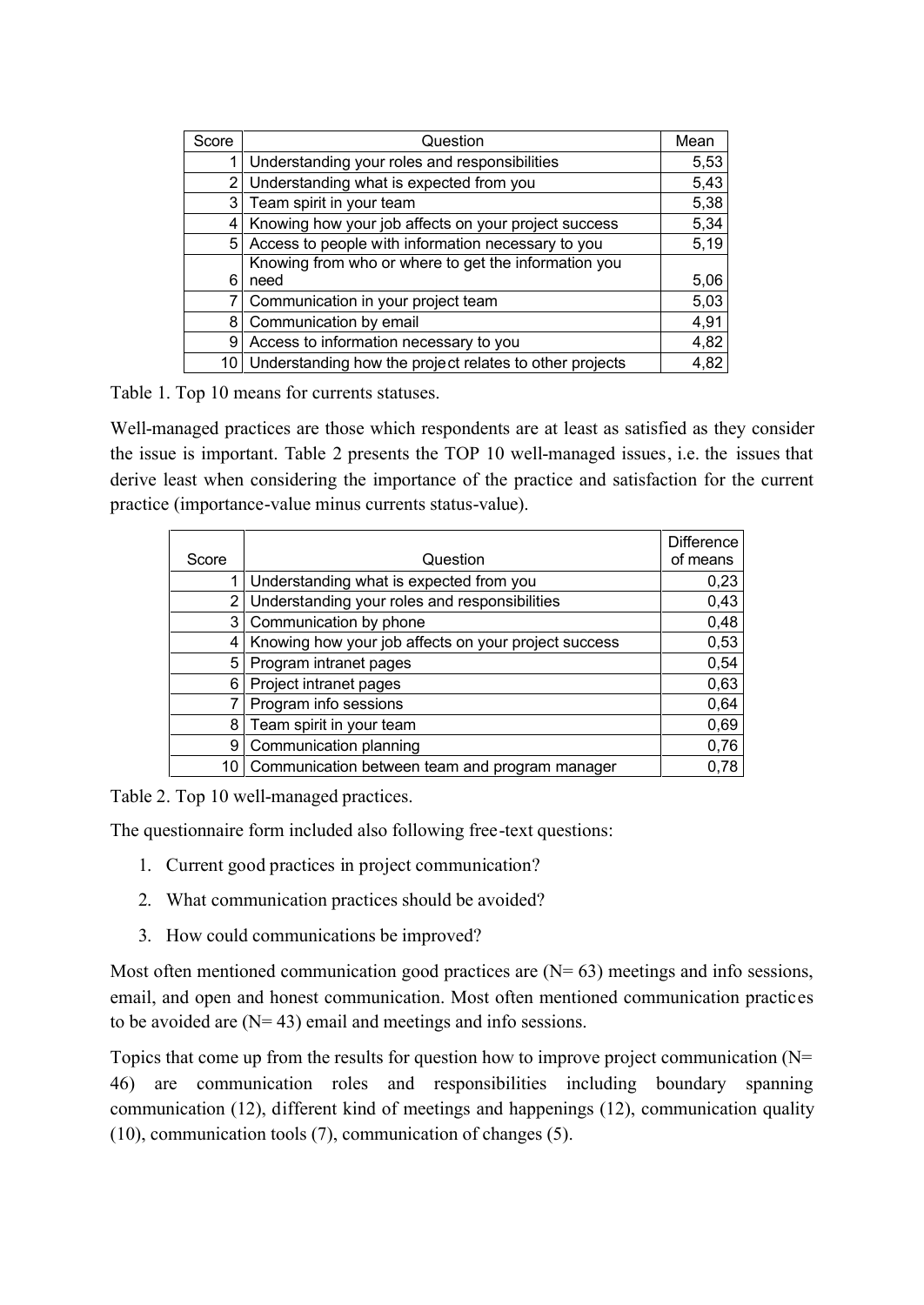The results show that the case personnel are satisfied for how well they understand the overall picture of the project they are involved and their own roles and responsibilities in it. This is due to effective communication via different media-

- relevant program level business information is shared in program infos regularly
- communication is planned in the program
- intranet pages provide easy access to all relevant information of the program and projects
- enough attention is paid to building team spirit, e.g. in program kick off and during the program

Different meetings are an essential communication medias. The problems related to meetings concern target group, roles, and scope and topic of the meeting. Also, certain project members have too many meetings. The principles of effective meetings have been defined but not fully implemented. The principles include e.g.:

- the purpose, agenda and participants of the meeting are considered before hand
- everyone prepares for the meeting
- for some meetings the agenda is tightly scheduled, so that persons can participate only when necessary
- meeting minutes are well documented and delivered, and made decisions are highlighted

Email important communication media but project members receive too many emails daily. Thus, actions have been made to reduce the amount of emails.

The high risky business and complex organization impose communication on very important position. The results show that not only the time for communication is limited but also totally insufficient in such a large and complex project as the case project. As Amami & Beghini (2000) stated, there is a need to separate flows with useful information from those that only generate noise. Several means for this were identified from the case:

- Generating guidelines for good practices related e.g. to email, making memos etc.
- Paying attention to that everyone understands the overall situation and thus is able to operate in a problematic situation
- Paying attention to informativeness of documents (this result is also supported by the arguments by Abdomerovic et al. 2003)
- Developing and utilizing a project communication plan

Also, the results support findings by Mohamed & Steward  $(2003)$ : while internet based tools have positive impact on e.g. document transfer and handling, enhanced coordination and communication between project parties and reduced response time to answer queries, the effective use of them requires proper training and support throughout implementation.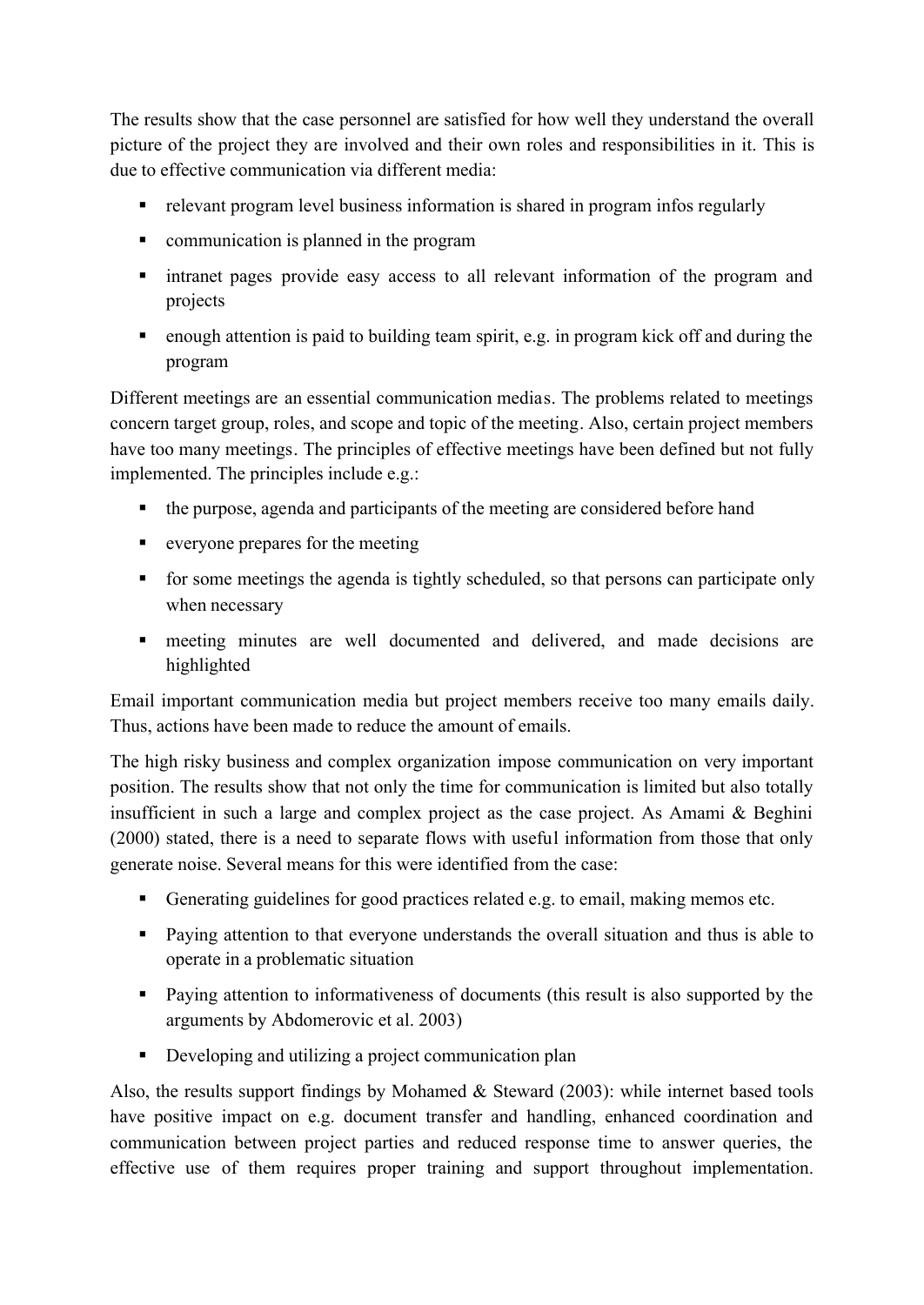Moreover, despite of all the good results of using electronic and internet based tools they can never be substitutes for human contact: communication is about transmitting and coordinating information but also to interpreting, eliminating equivocation, and to generate new ideas, as stated by Laufer et al. 1996.

In the case organization there are guidelines e.g. for effective use of email and meetings practices but still these issues are considered as problematic. It seems that just a guideline is not enough, personnel has to be trained to e.g. use a tool in a right way. Also Amoako-Gyampah and Salam (2003) highlighted the importance of training and communication because they influence on shared beliefs.

Utilizing project communication plan is not very common. In the case organization project communication plan was recommended. The development of a project communication plan followed structure suggested by Saia (1999):

- 1. Identify the audience and its communication needs (cf. communications planning, performance reporting, and administrative closure processes defined by PMI 2000),
- 2. Identify the most effective methods for communicating to the audience (cf. information distribution process defined by PMI 2000), and
- 3. Identify who should deliver the message.

### **Discussion**

It seems that in very complex project environment the need for communication is immense, but the time for it is limited (working hours are not sufficient). Thus, based on the findings, it is recommended to treat communication as any other project resource: plan, control and follow up the effectiveness and efficiency of communication. Means for that are guidelines for different communication situations and tools, project communication plan and different kind of questionnaires at different levels on the organization.

Electronic and internet based tools enhance communication in many ways, but the organization must pay attention to proper training of them. Based on the results also training of personal communication skills is recommended. In general, implementing different processes and guidelines is not happening easily.

Understanding overall picture of the project one is involved motivates and makes it easier to operate problematic situations. Good ways of sharing information are meetings, infos, intranet pages, newsletter etc. Building an open communication culture should be supported.

In this paper a in-depth study of a case project has been described. To generalize the results, the research would benefit from more case studies of different kinds (e.g. small, medium) of high technology product development projects. To say, it can be that the communication in general, for example, is culturally dependent and thus unique in every company and every project. At least, Lievens & Moenaert (2000) state that communications effectiveness is a function of matching communication patterns to the nature of the project team task.